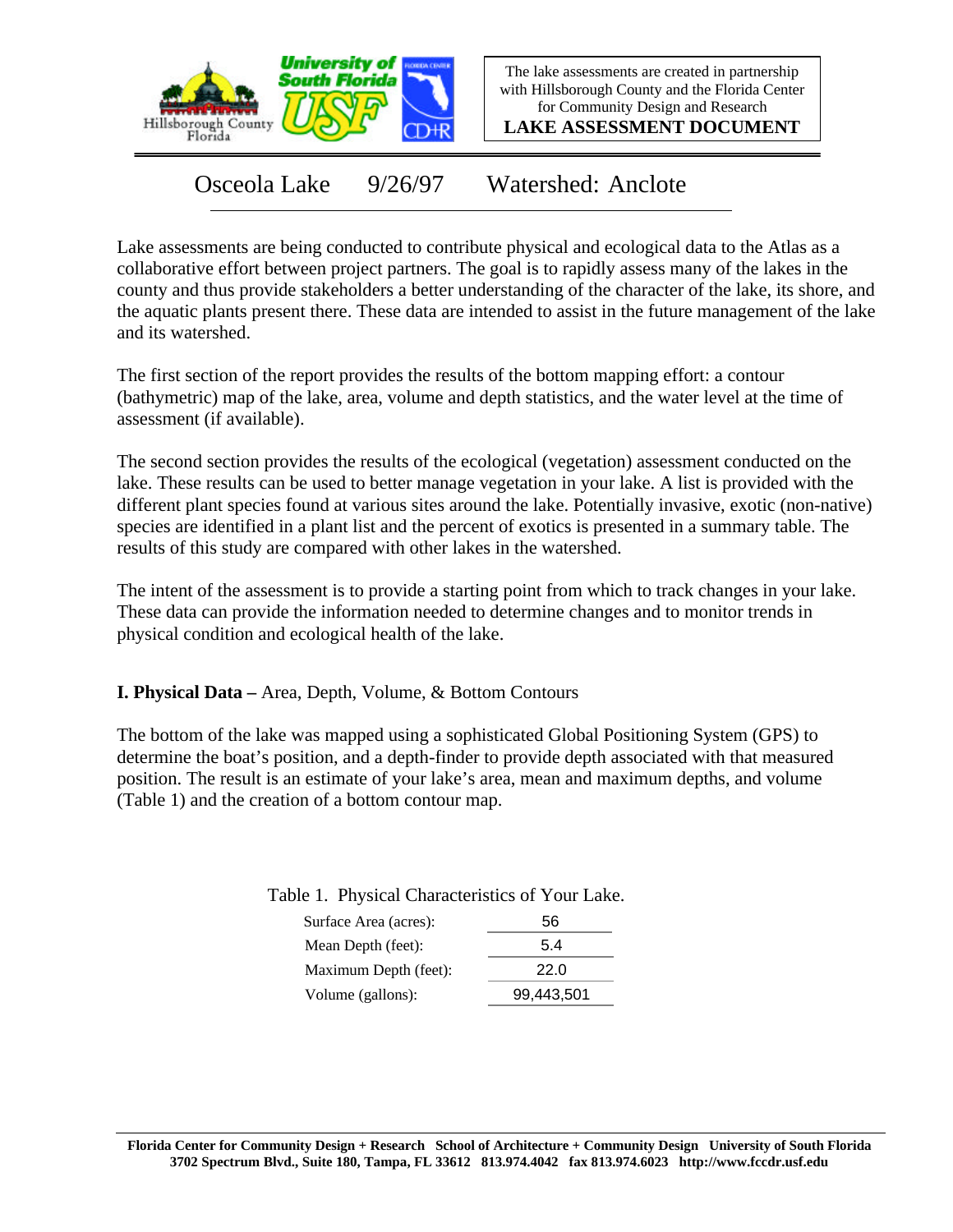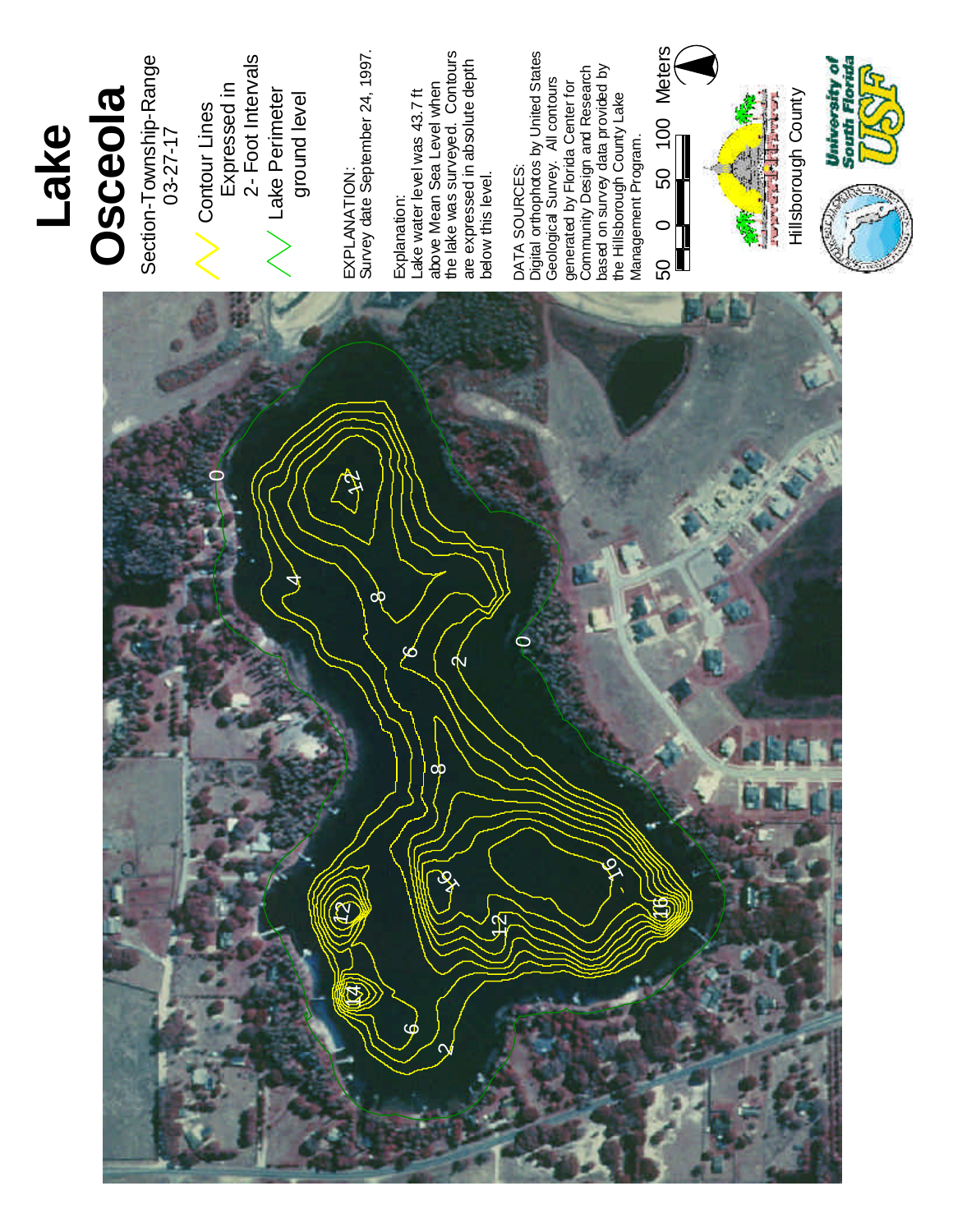

The lake assessments are created in partnership with Hillsborough County and the Florida Center for Community Design and Research

**LAKE ASSESSMENT DOCUMENT**

Osceola Lake 9/26/97 Watershed: Anclote

## **II. Ecological Data**

Aquatic Plant Survey

Approximately equispaced sites are haphazardly mapped around the lake and the aquatic plants at each site are surveyed. The total number of species from all sites is used to approximate the total diversity of aquatic plants and the percent of invasive-exotic plants on the lake and in the watershed (Table 2). Many of these plants are considered ecologically harmful, as they tend to out-compete native species. Such "nuisance" plants can also make boating and other recreational activities difficult or impossible. The common and scientific names of plant species found on your lake are listed in Table 3.

> Table 2. Comparison of species diversity between your lake and other assessed lakes located within your watershed.

|                        | Osceola Lake Anclote |           |  |
|------------------------|----------------------|-----------|--|
|                        |                      | (Average) |  |
| Number of Taxa:        | 23                   | 29        |  |
| Percent Exotic Plants: | 22%                  | 18%       |  |

Table 3. Botanical and common names of the most commonly found plants on your lake. Percent frequency (of occurence), habit (location where found), status (native or exotic), and EPPC status

| Common Name                               | are provided.<br><b>Plant Species</b> | Frequency | Habit     | <b>Status</b> | <b>EPPC</b> |
|-------------------------------------------|---------------------------------------|-----------|-----------|---------------|-------------|
| Swamp Fern                                | Blechnum serrulatum                   |           | Emergent  | Native        | <b>NL</b>   |
| Canna                                     | Canna spp.                            |           | Emergent  | Exotic        | NL.         |
| Coontail                                  | Ceratophyllum demersum                |           | Submersed | Native        | <b>NL</b>   |
| Wild Taro, Dasheen, Coco Yam              | Colocasia esculenta                   |           | Emergent  | Exotic        |             |
| Sedge                                     | Cyperus spp.                          |           | Emergent  | Unknown       | NL.         |
| Manyflower Marshpennywort, Water Penny    | Hydrocotyl umbellata                  |           | Emergent  | Native        | NL          |
| Soft Rush                                 | Juncus effusus var solutus            |           | Emergent  | Native        | NL          |
| Water Primroses, Primrosewillow           | Ludwigia spp.                         |           | Emergent  | Unknown       | NL.         |
| Punk Tree, Melaleuca                      | Melaleuca quinquenervia               |           | Emergent  | Exotic        |             |
| Southern Waternymph                       | Najas guadelupensis                   |           | Submersed | Native        | NL.         |
| Lotus Lily, American Lotus                | Nelumbo lutea                         |           | Floating  | Native        | NL.         |
| Stonewort                                 | Nitella spp.                          |           | Submersed | Native        | NL          |
| Spatterdock, Yellow Pondlily              | Nuphar lutea var. advena              |           | Floating  | Native        | <b>NL</b>   |
| American White Water Lily, Fragrant Water | Nymphaea odorata                      |           | Floating  | Native        | <b>NL</b>   |
| Banana Lily, Big Floatingheart            | Nymphoides aquatica                   |           | Floating  | Native        | <b>NL</b>   |
| Torpedo Grass                             | Panicum repens                        |           | Emergent  | Exotic        |             |

are provided.

Florida Center for Community Design + Research School of Architecture + Community Design University of South Florida 3702 Spectrum Blvd., Suite 180, Tampa, FL 33612 813.974.4042 fax 813.974.6023 http://www.fccdr.usf.edu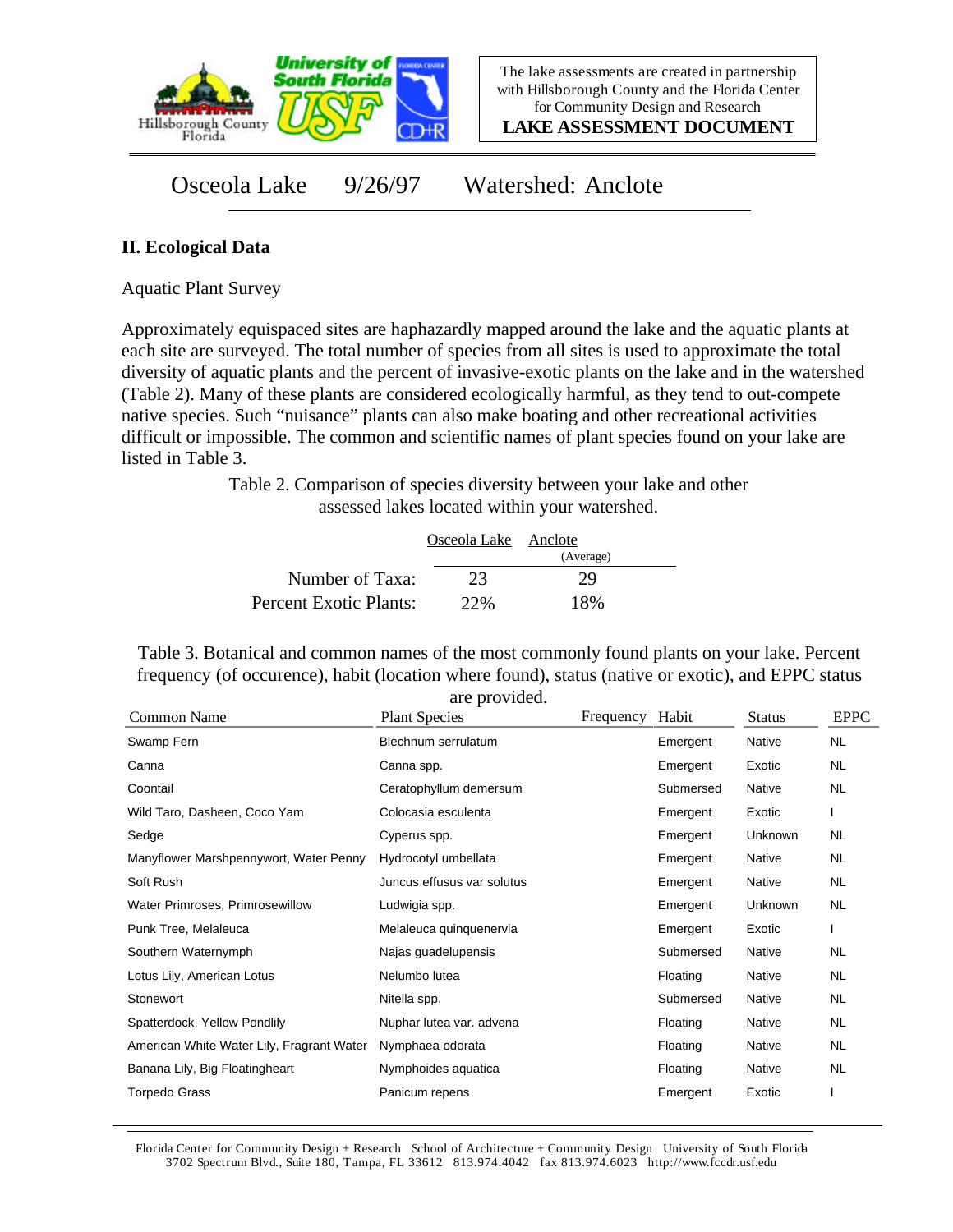## Osceola Lake 9/26/97 Watershed: Anclote

| Common Reed                         | Phragmites australis  | Emergent  | Exotic        | <b>NL</b> |
|-------------------------------------|-----------------------|-----------|---------------|-----------|
| Pickerel Weed                       | Pontederia cordata    | Emergent  | Native        | NL.       |
| Willow                              | Salix spp.            | Emergent  | <b>Native</b> | NL.       |
| <b>Burhead Sedge, Cuban Scirpus</b> | Scirpus cubensis      | Emergent  | Native        | NL.       |
| Cypress                             | Taxodium spp.         | Emergent  | Native        | NL.       |
| Cattails                            | Typha spp.            | Emergent  | Native        | NL.       |
| Tapegrass                           | Vallisneria americana | Submersed | Native        | <b>NL</b> |